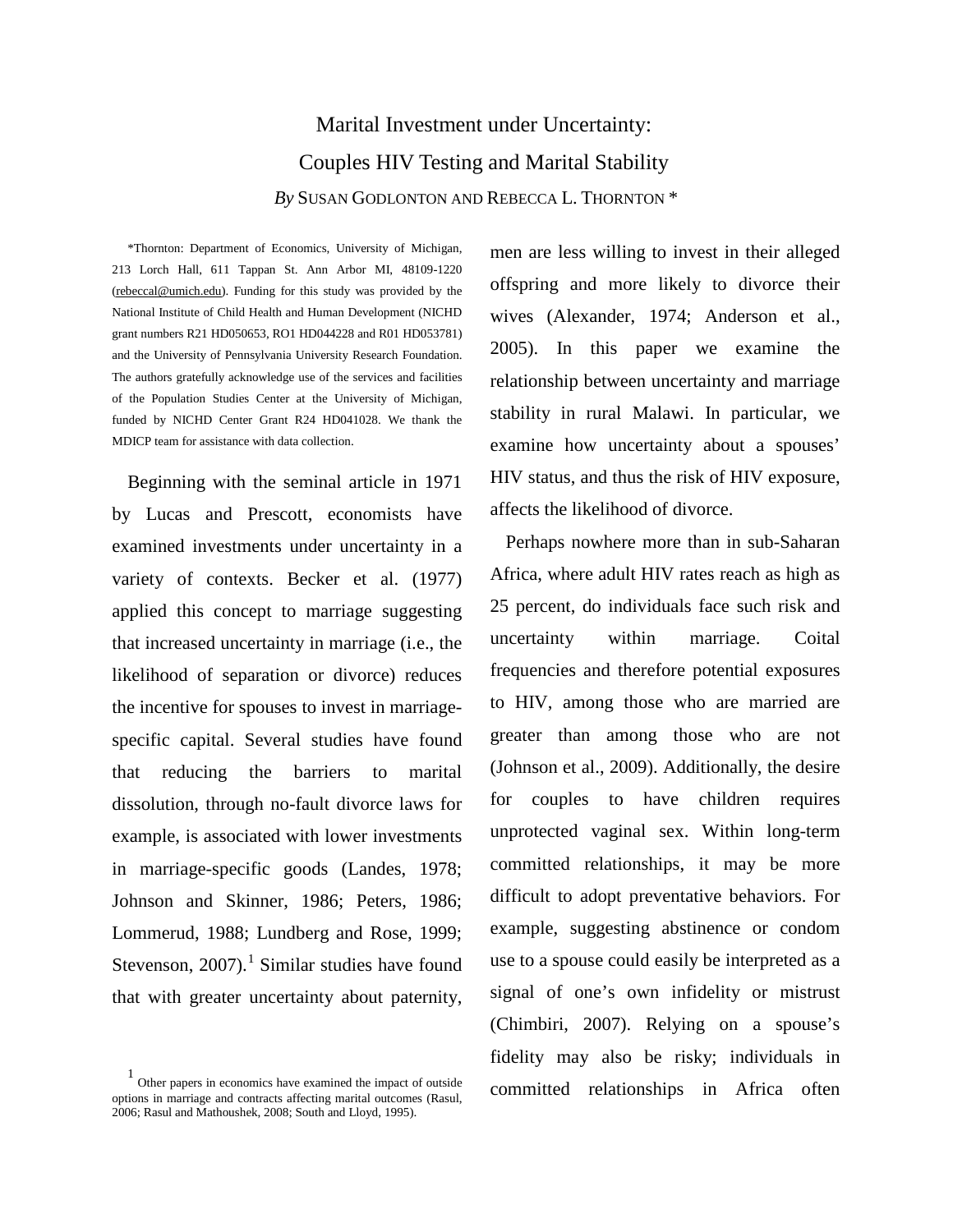engage in concurrent sexual partnerships (Helleringer and Kohler, [2](#page-1-0)007).<sup>2</sup>

Despite the challenges of adopting preventative behaviors within marriage, there is evidence that individuals within committed relationships do have some strategies that can help to reduce their risk. For example, individuals may increase communication within the couple (Zulu and Chepngeno, 2003) engage with others in the community to acquire information about or monitor fidelity (Hirsch et al., 2007), or end the relationship (Reniers, 2008).

We focus on one of these strategies: dissolution of a marriage in response to perceived risk of infection. Previous research on divorce as a coping strategy has shown an association between the dissolution of marriage with increased suspicions about a partners fidelity or when a partner has been found to be HIV-positive (Porter et al., 2004; Reniers, 2008; Smith and Watkins, 2005). While this association is suggestive of a behavioral response to risk, a causal interpretation may be biased by omitted characteristics of the relationship.<sup>[3](#page-1-1)</sup>

This paper contributes to this literature on risk coping strategies within marriage by comparing marital outcomes among men and women who were randomly assigned to be counseled, tested and learn their HIV results either individually, or as a couple. Couples who tested together learned their spouses' HIV results along with their own, thus perfectly informing individuals of the current risk of infection they faced in the marriage. Two years later, we find a 3.5 percentage point reduction (or 250 percent reduction from a base of 1.4 percent) in the likelihood of divorce among couples who learned their HIV results together. Why did couples counseling reduce divorce? One possible mechanism is the reduction in uncertainty about the risk of infection within the marriage. We present results consistent with this. We find that couples counseling significantly reduced reported anxiety about present and future risk of infection.

#### I. Data

This paper uses data from the Malawi Diffusion and Ideational Change Project (MDICP) and a sub-study, the Malawi Incentives Project (See Kohler and Thornton, 2011). As part of the on-going longitudinal

<span id="page-1-0"></span> $2$  While concurrency has been widely documented in Africa, there are debates as to the extent that concurrency contributes to the HIV epidemic (See: Bongaarts 2007; Morris et al., 2010; Harrison and O'Sullivan, 2010; Lourie and Rosenthal, 2010; Halperin and Epstein, 2004; Mah and Halperin, 2010; Mah and Halperin, 2010).

<span id="page-1-1"></span>One related study randomly offered participants either HIV testing and health information or health information alone. Married couples who were in the study were encouraged to share their results.

Six months later, those who tested were more likely to have had a divorce or a relationship dissolve, although the differences were not statistically significant (Grinstead et al., 2007).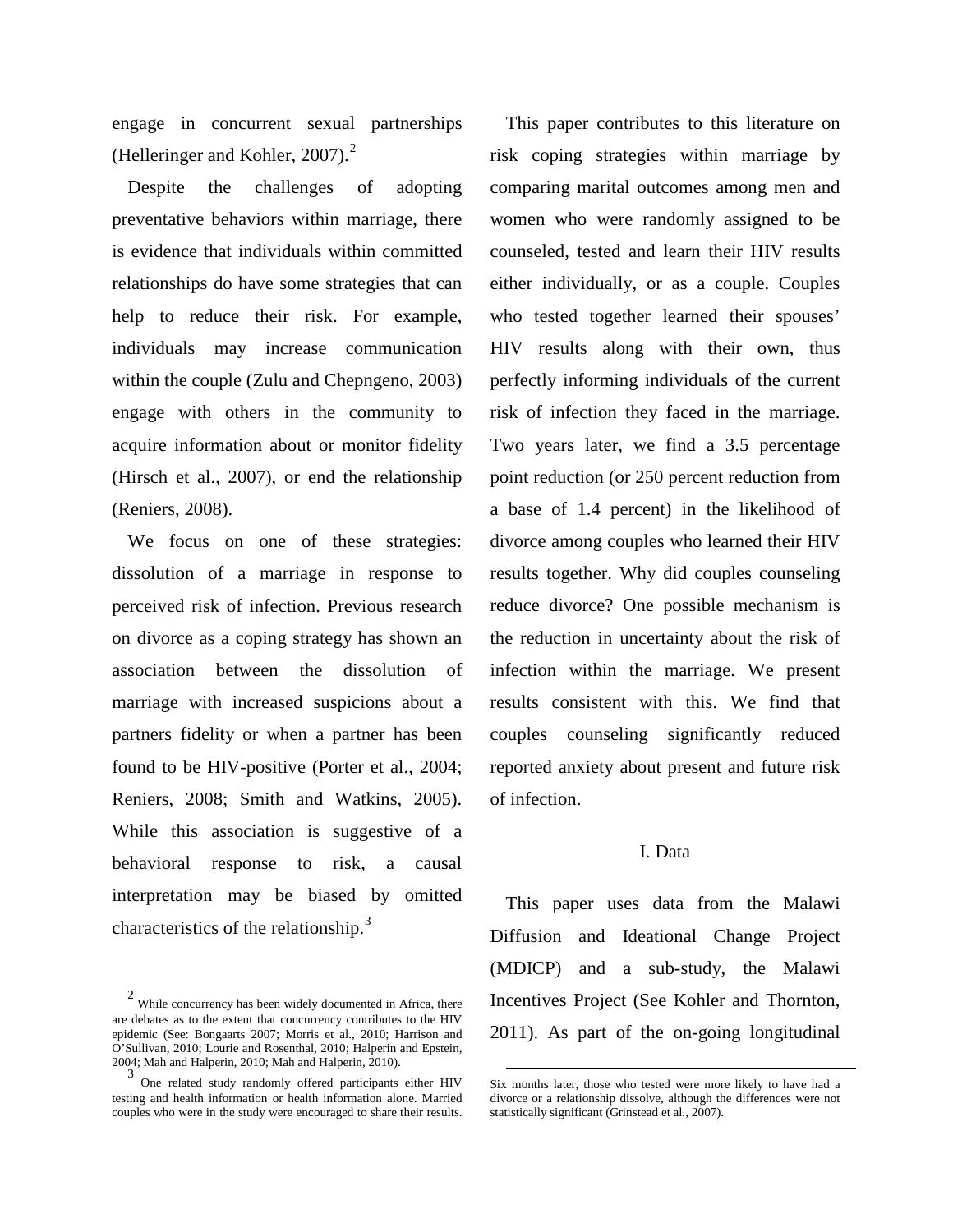study data collection, respondents were interviewed and tested for HIV in 2006. A sub-sample of respondents who were married, were randomly offered to test and learn HIV results together as a couple, or separately as individuals. Both spouses were required to individually agree to the couples counseling and testing. Of those offered couples counseling, approximately 85 percent were counseled with their spouse. The others either refused or their spouse was not found and thus tested as an individual. Note that we present the intention to treat estimates comparing those who were assigned couples or individual testing. Our sample in this paper consists of a total of 1095 married individuals.<sup>[4](#page-2-0)</sup>

We use the survey conducted in 2006, before the HIV testing, as our baseline data. In 2008, another survey was conducted and attempted to re-interview respondents from 2006. Table 1 presents some of the baseline summary statistics and tests for balance at baseline across a number of characteristics (Columns 1-3) as well as for differential attrition with respect to these baseline variables (Column 4-6). The average age in the sample was almost 36 years with less than 1 year of education on average.

<span id="page-2-1"></span><span id="page-2-0"></span>4 Note that our sample does not include 'matched' couples, only individuals in our study who are married.

Column 3 presents the coefficient on the 'Couples Testing' indicator. There are a number of baseline variables that are slightly unbalanced across couples and individual testing. For example, couples are 9 percentage points more likely to have men, be about 5 years older, and have slightly less education. Column 6 presents the p-value testing for differential attrition across couple and individual testing with baseline variables. There is no overall differential attrition nor is attrition correlated to baseline variables.

#### [ Insert Table 1 Here ]

A detailed retrospective marital history asked in 2008 allowing us to measure marital dissolution since the 2006 HIV testing. Several questions asked in 2008 allow us to explore potential mechanisms through which couples HIV testing affects marital stability. To measure individuals' uncertainty/certainty about their HIV risk, we use questions asked in 2008 that asked beliefs about current and future HIV infection, how worried individuals were about getting HIV, and worried they were about having their most recent HIV test.<sup>[5](#page-2-1)</sup> Additionally the survey asked questions about

<sup>5</sup> In particular, questions were worded: How likely is it that you are HIV-positive now? How likely is it that you will become HIVpositive in the future? How worried are you about getting HIV? And, How worried were you about your last HIV test result? For all respondents the last HIV test refers to one conducted in early 2008 as part of the Malawi Incentives Project.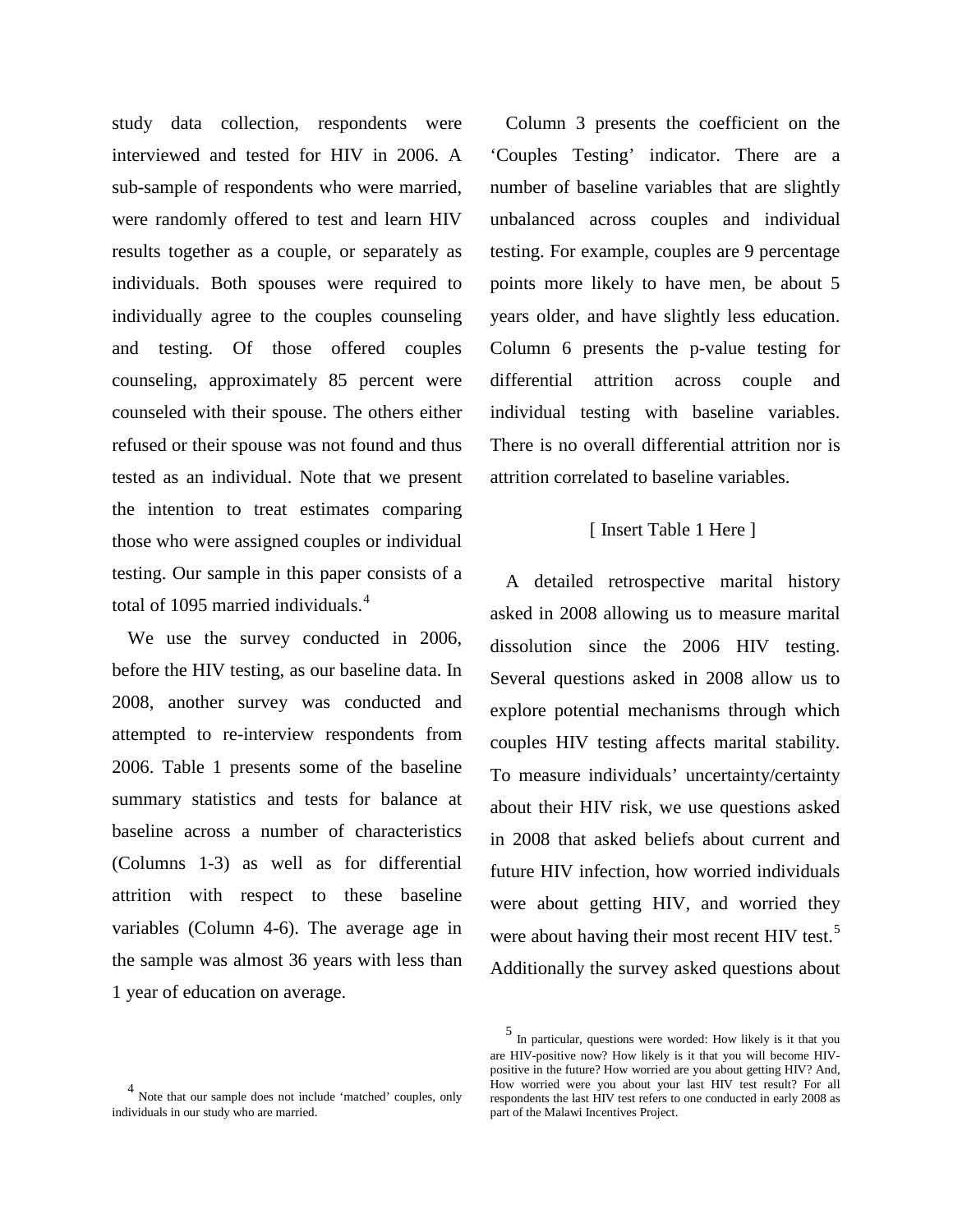general well-being and health. Lastly, we ask about sexual behavior which may also affect marital stability and be influenced by couples counseling.

#### II. Results

To empirically measure the impact of couples counseling and testing on marital outcomes, we estimate the intention to treat with the following specification:

(1) 
$$
Y_i = \alpha + \beta_1 \text{Couple}_i + \beta_2 \text{Couple} * \text{HIV}_i + \beta_3 \text{HIV}_i + X_i' \gamma + \varepsilon_i
$$

where '*Couple*' indicates that individual *i* was offered to learn HIV results as a couple rather than an individual. The results in equation 1 are consistent with, although somewhat smaller, than the treatment on the treated estimates where actual couples counseling received is instrumented with assignment (not shown). '*HIV'* indicates if individual *i* was HIV-positive in 2006. *X* is a vector of controls that include age, education, expenditures, number of lifetime sexual partners, and number of times of intercourse in the month prior to baseline. None of the results rely on inclusion of controls. Our main outcome variables *Y* include an indicator of marital dissolution in either 2007 or 2008, as well as variables that proxy for certainty about HIV

risk as described above. Our main coefficients of interest are  $\beta_1$  indicating the impact of couples counseling among HIV-negatives and  $\beta_1 + \beta_2$ , the effect of couples counseling among HIV-positives. Because couples counseling was randomly assigned, our identification assumption is that  $\beta_1$  and  $\beta_2$  are not correlated with the error term. We cluster our standard errors by village. For our analysis we run linear OLS regressions although the specifications are all robust to non-linear probit models (not shown).

Figure 1 presents the rates of divorce among those counseled and tested as a couple and those counseled and tested as an individual. Overall, the average rate of divorce among those tested as an individual was 5.1 percent and 1.4 percent among those who tested as a couple - a difference of 3.7 percentage points significant at the 99 percent level (See also Appendix A).



Figure 1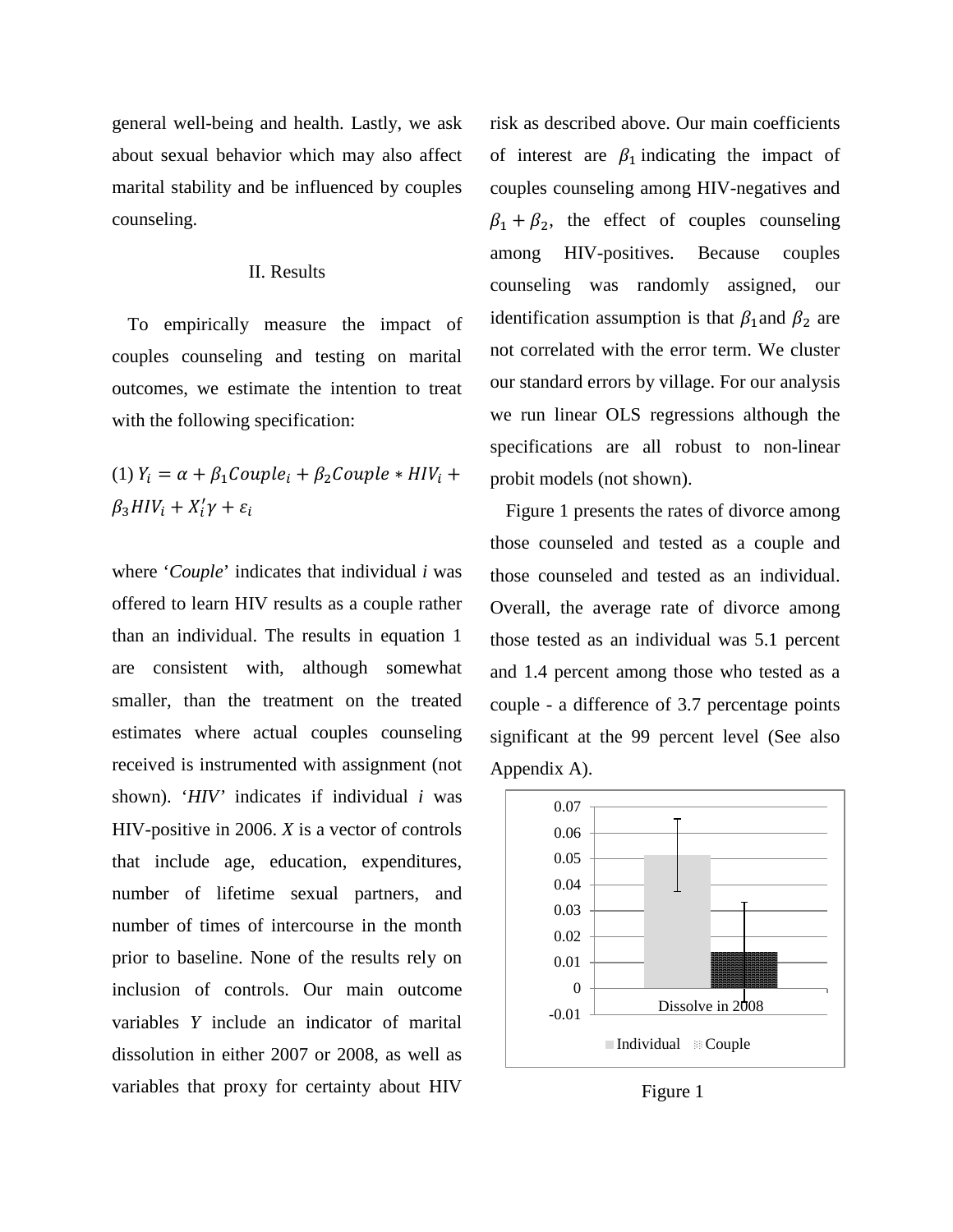There are several mechanisms through which HIV testing with a spouse may reduce divorce. We found no impact of couples counseling on sexual behavior, which is consistent with the idea that negotiating safer sex within marriage is difficult.<sup>[6](#page-4-0)</sup> However, in our data we find large and persistent effects on perceived risk and worry of HIV infection.

### [ Insert Table 2 Here ]

Men and women who learned their results as a couple were significantly less likely to believe they were HIV-positive, and less likely to believe they would become HIVpositive in the future. They were also significantly less worried about getting HIV and about the last HIV test they took.

Consistent with this, we find that couples counseling leads to increases in well-being, both in general, and specific to health. However, there is no impact on beliefs about the fidelity of the spouse.

#### III. Conclusion

In contrast to counseling alone, couples counseling has at least two additional features. First, because each member of the couple learns each other's HIV test results, it provides credible evidence of a spouse's HIV status. Qualitative evidence suggests the potential of dishonesty between spouses when disclosing HIV results. Gipson et al. (2010) hear from one woman in a focus group what she would do if she were to be found HIVpositive during individual testing: "*There would be lies. We won't tell each other the truth. After testing, I would tell my husband that I'm negative even if it's not true. I would smile when he is around and cry when he is absent. I wouldn't like to disappoint him*"

The information provided through couples counseling could provide some evidence of a spouse's faithfulness, either confirming or rejecting prior beliefs, which in turn, could reduce worry or anxiety about future HIV risk. This may directly improve the marriage, or could reduce the need to dissolve the marriage to protect oneself from HIV.

A second feature of couples counseling is that it could provide a forum for increased communication between spouses about sex or HIV. The importance of spousal communication is often emphasized in family planning programs and there have been

<span id="page-4-0"></span><sup>6</sup> There are two other randomized trials, to our knowledge, of couple's counseling. El-Bassel et al. (2010) studied 535 African American HIV sero-discordant couples in which half were randomized to couple-focused risk reduction interventions. One year later, condom use was higher and number of unprotected sexual acts was lower among those in the couples intervention, but there was no impact on concurrency or sexually transmitted diseases. Becker et al. (2010) studied women in Tanzania who were randomized into receiving either individual or couples counseling and testing. However, differential compliance across each arm in that study prevented making statistical inference about the causal effect of couples counseling.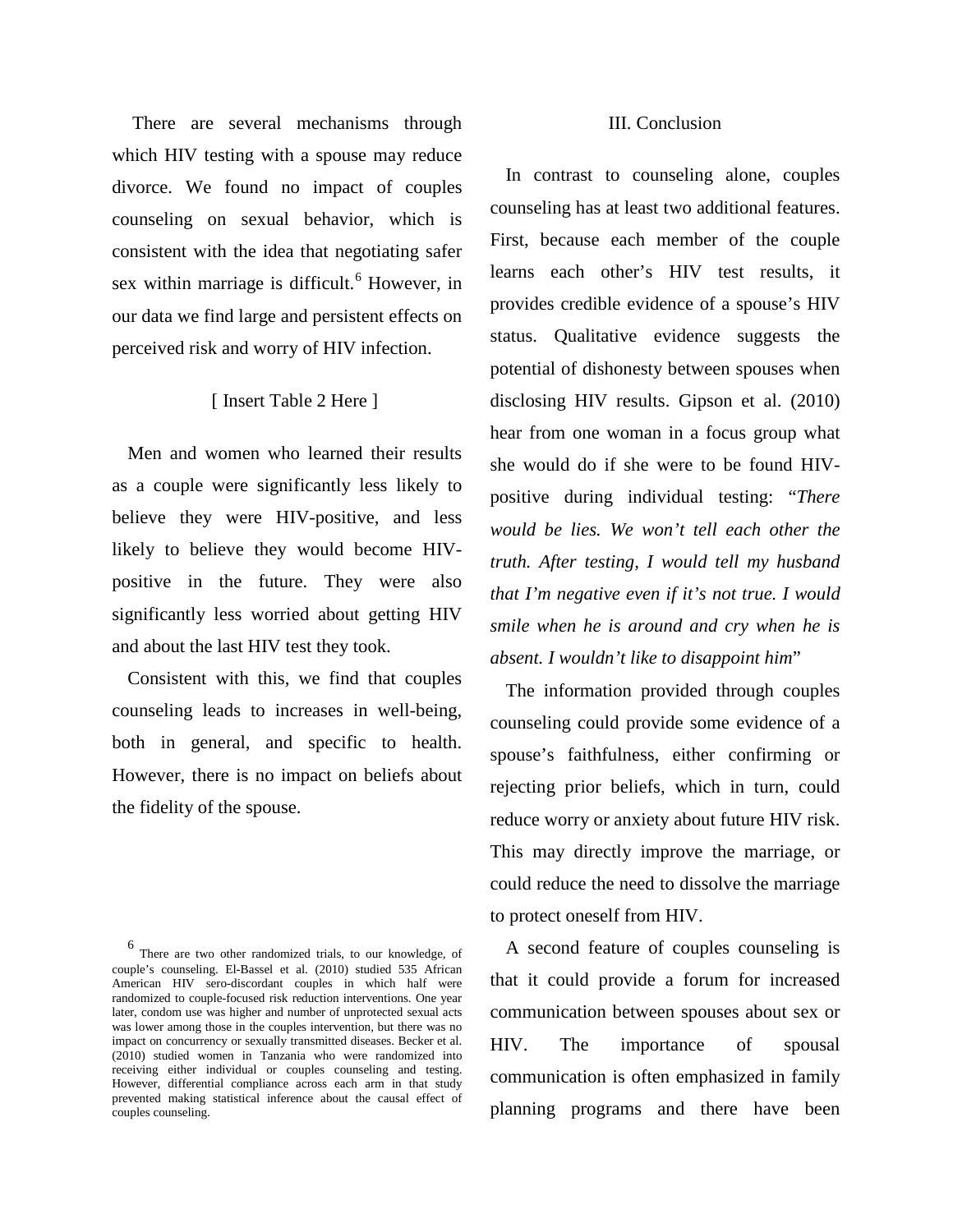numerous cross-sectional studies and randomized trials that show positive correlations between spousal communication and contraceptive use (Zulu and Chepngeno, 2003). Increased spousal communication may also be effective in providing information useful for evaluating one's own risk of infection (Gregson et al. 1998; Schatz 2005; Zulu and Chepngeno 2003). However, spousal communication about sex and contraception still remains relatively rare (Becker 1996). Unfortunately we lack data on spousal communication in order to test this mechanism.

In this setting, individuals lack perfect information about the risk they face from their spouse. Given the inability to know for certain it is not surprising that individuals worry about their spouse's fidelity and their own risk of HIV infection. Couples counseling helps resolve some of the uncertainty – not only about a spouse's HIV status, but that this also reflects on greater confidence about one's own HIV status and risk of infection in the future. Couple's counseling is one credibly way in which an outside test can either refute or confirm suspicions about infidelity.

## REFERENCES

Alexander, Richard. D. 1974. "The evolution of social behavior", Annual Review of Ecology and Systematics, 5, 325-383.

- Anderson, Kermyt, Hillard Kaplan, and Jane B. Lancaster. 2005. "Confidence of paternity, divorce, and investment in children by Albuquerque Men", mimeo, University of Oklahoma.
- Becker, Gary, Landes, and Michael. 1977. An economic analysis of marital instability. Journal of Political Economy 85(6), 1141– 1187.
- Becker S, Mlay R, Schwandt HM, Lyamuya E. Comparing couples' and individual voluntary counseling and testing for HIV at antenatal clinics in Tanzania: a randomized trial. AIDS Behav. 2010 Jun;14(3):558-66. Epub 2009 Sep 10.
- Bongaarts, John Late marriage and the HIV epidemic in sub-Saharan Africa Population Studies: A Journal of Demography Volume 61, Issue 1, 2007 pages 73-83
- Chimbiri Agness. 2007. The condom is an 'intruder' in marriage: evidence from rural Malawi. Social Science and Medicine; 64(5):1102–15.
- El-Bassel N et al. 2011. Couple-based HIV prevention for low-income drug users from New York City: a randomized controlled trial to reduce dual risks. J Acquir Immune Defic Syndr.
- Gipson, Jessica, Muntifering, Chauwa, Taulo, Tsui and Hindin. 2010. "Assessing the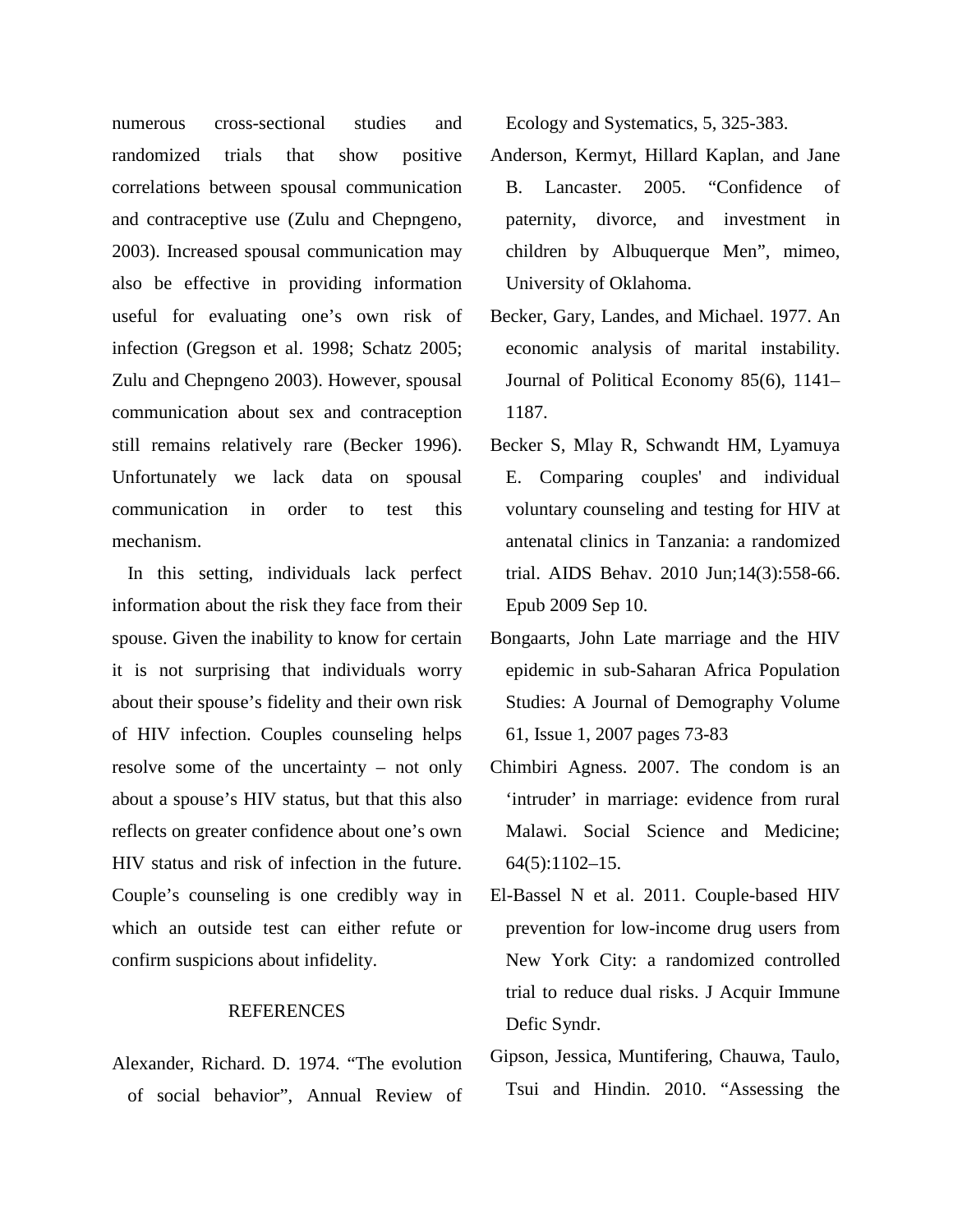Importance of Gender Roles in Couples' Home-Based Sexual Health Services in Malawi". African Journal of Reproductive Health December 2010; 14(4): 63

- Gregson, S., Mushati, Grusin, Nhamo, Schumacher, Skovdal, Nyamukapa, and Campbell. 2011. Social Capital and Women's Reduced Vulnerability to HIV infection in Rural Zimbabwe. Popul Dev Rev. 37(2): 333–359.
- Grinstead, Olga, Gregorich, Choi, Coates, and Thomas; the Voluntary HIV-1 Counseling and Testing Efficacy Study Group. 2001. "Positive and negative life events after counselling and testing: the Voluntary HIV-1 Counselling and Testing Efficacy Study" AIDS: 25 May - Volume 15 - Issue 8 - pp 1045-1052
- Halperin, D. and Epstein, H. 2004. Concurrent sexual partnerships help to explain Africa's high HIV prevalence: implications for prevention. The Lancet, 364, pp.4-6.
- Harrison, A. and O'Sullivan, L.F. 2010. In the absence of marriage: Long-term concurrent partnerships, pregnancy and HIV risk dynamics Among South African young adults. AIDS and Behaviour, 14(5): 991– 1000.
- Helleringer, S. and Kohler, H. 2007. Sexual network structure and the spread of HIV in Africa: evidence from Likoma Island,

Malawi. AIDS, 21, pp.2323-2332.

- [Hirsch,](http://www.ncbi.nlm.nih.gov/sites/entrez?cmd=search&db=PubMed&term=%20Hirsch%2BJS%5bauth%5d) Jennifer, Meneses, Thompson, [Negroni,](http://www.ncbi.nlm.nih.gov/sites/entrez?cmd=search&db=PubMed&term=%20Negroni%2BM%5bauth%5d) Pelcastre, and [del Rio.](http://www.ncbi.nlm.nih.gov/sites/entrez?cmd=search&db=PubMed&term=%20del%20Rio%2BC%5bauth%5d) 2007. The Inevitability of Infidelity: Sexual Reputation, Social Geographies, and Marital HIV Risk in Rural Mexico. Am J Public Health. June; 97(6): 986–996.
- Johnson, Leigh, Dorrington, Bradshaw, Pillay-Van Wyk, and Rehle. 2009. Sexual behaviour patterns in South Africa and their association with the spread of HIV: Insights from a mathematical model. Demographic Research. Vol 21, Art. 11, pp 289-340 .
- Johnson, William and Jonathan Skinner. 1986. "Labor Supply and Marital Separation." American Economic Review, vol. 76, pp. 455-469
- Kohler, Hans-Peter and Rebecca Thornton. "Conditional Cash Transfers and HIV/AIDS Prevention: Unconditionally Promising?" World Bank Economic Review, 26: 165- 190. 2012
- Landes, Elisabeth (1978). "Economics of Alimony." Journal of Legal Studies, vol. 7, pp. 35-63.
- Lommerud, Kjell-Erik (1989). "Marital Division of Labor with Risk of Divorce: The Role of 'Voice' Enforcement Contracts" Journal of Labor Economics, vol.7, pp. 113-127.
- Lucas, Robert E, Jr. and Prescott, Edward C.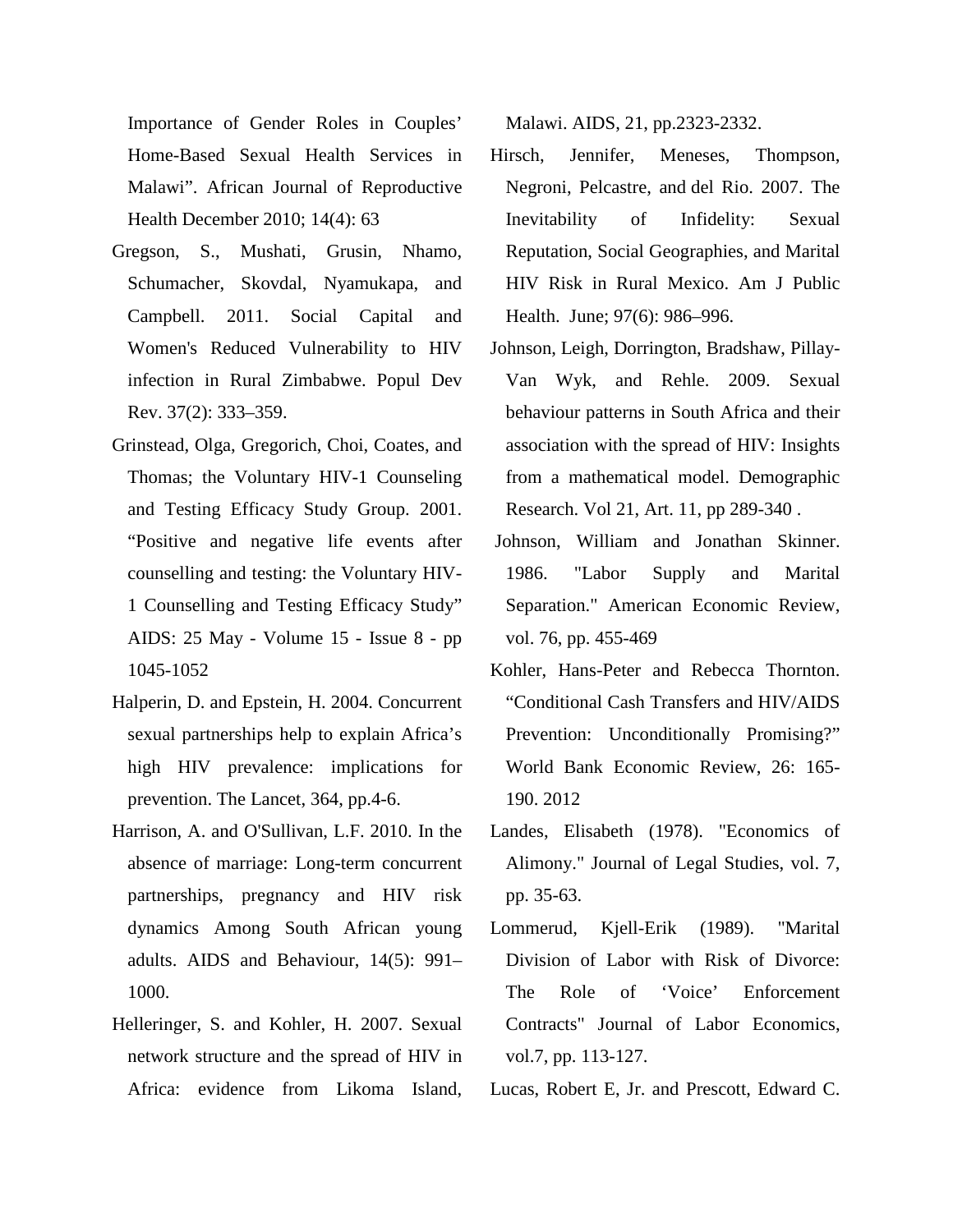(1971). "Investment Under Uncertainty". Econometrica 39 (5): 659–681.

- Lundberg, Shelly and Elaina Rose. 1999. "The Determinants of Specialization within Marriage", manuscript, University of Washington
- Lurie, M. & Rosenthal, S. 2010. Concurrent partnerships as a driver of the HIV epidemic in sub-Saharan Africa? The evidence is limited. AIDS and Behavior, 14, pp.17-24.
- Mah, T. and Halperin, D. 2010. Concurrent sexual partnerships and the HIV epidemics in Africa: evidence to move forward. AIDS Behav, 14, pp.11-16.
- Mah, T., and D. Halperin. 2010. The Evidence for the Role of Concurrent Partnerships in Africa's HIV Epidemics: A Response to Lurie and Rosenthal. AIDS and Behavior 14(1):25–28.
- Morris, M., and M. Kretzschmar. 1997. Concurrent Partnerships and the Spread of HIV. AIDS 11:641–648.
- Peters, Elizabeth (1986). "Marriage and Divorce: Informational Constraints and Private Contracting." American Economic Review, vol. 76, pp. 437-454.
- Porter, Laura, Hao, Bishai, Serwadda, Wawer, Lutalo, Gray and The Rakai Project Team. 2004. HIV Status and Union Dissolution in Sub-Saharan Africa: The Case of Rakai, Uganda. Demography , Vol. 41, No. 3

(Aug., 2004), pp. 465-482

- Rasul I. 2006. Marriage markets and divorce laws. Journal of Laws, Economics and Organization 22(1), 30–69.
- Rasul I. and N. Mathoushek (2008). The economics of the marriage contract: theories and evidence. Journal of Law and Economics 51, 59–110.
- Reniers, Georges. 2008. Marital Strategies for Regulating Exposure to HIV. Demography. 2008 May; 45(2): 417–438.
- [Schatz En](http://www.ncbi.nlm.nih.gov/pubmed?term=Schatz%20E%5BAuthor%5D&cauthor=true&cauthor_uid=16864217)id. 2005. 'Take your mat and go!': rural Malawian women's strategies in the HIV/AIDS era. [Cult Health Sex.](http://www.ncbi.nlm.nih.gov/pubmed/16864217) 2005 Sep-Oct;7(5):479-92.
- Smith, Kirsten P., Susan Cotts Watkins Perceptions of risk and strategies for prevention: responses to HIV/AIDS in rural Malawi Social Science & Medicine 60 (2005) 649–660
- South, and Lloyd (1995). Spousal alternatives and marital dissolution. American Sociological Review 60(1), 21–35
- Stevenson, Betsey. 2007. "The Impact of Divorce Laws on Marriage-Specific Capital", Journal of Labor Economics, vol. 25, pp. 75-94.
- Zulu, E. M., & Chepngeno, G. 2003. Spousal communication and management of HIV/AIDS risk in rural Malawi. Demographic Research, S1, 247–278.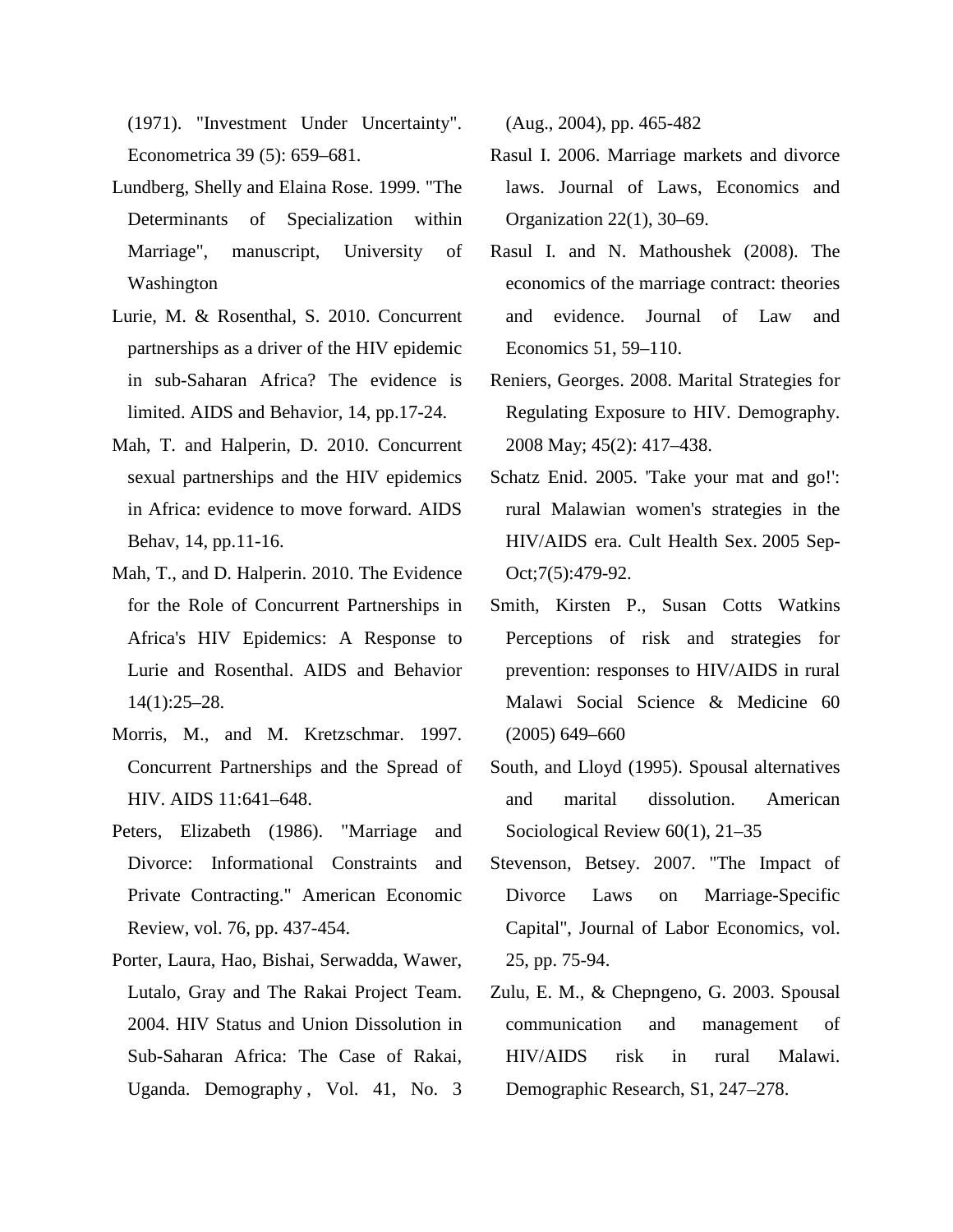|                                                                    | <b>Testing Balanced Randomization</b> |                                                                 |                                       | <b>Testing Balanced Attrition</b>                              |                                                                                                 |                      |
|--------------------------------------------------------------------|---------------------------------------|-----------------------------------------------------------------|---------------------------------------|----------------------------------------------------------------|-------------------------------------------------------------------------------------------------|----------------------|
|                                                                    | Mean of                               | <b>Respondents Assigned</b><br>to 'Individual Testing'<br>SD of | Coefficient<br>estimate on<br>'Couple | Coefficient<br>estimate<br>on 'Couple<br>Testing'<br>Indicator | Coefficient<br>estimate on<br>'Couple<br>Testing<br>Indicator *<br><b>Baseline</b><br>Variable' | Joint<br><b>Test</b> |
|                                                                    | <b>Baseline</b><br>Variable           | <b>Baseline</b><br>Variable                                     | Testing'<br>Indicator                 |                                                                |                                                                                                 | $p-$<br>value        |
| Demographics:                                                      | (1)                                   | (2)                                                             | (3)                                   | (4)                                                            | (5)                                                                                             | (6)                  |
| Male                                                               | 0.411                                 | [0.492]                                                         | $0.0904***$                           | 0.011                                                          | $-0.0629*$                                                                                      | 0.100                |
| Age                                                                | 35.849                                | [12.536]                                                        | 5.195***                              | $-0.059$                                                       | 0.001                                                                                           | 0.518                |
| Years of schooling                                                 | 0.899                                 | [0.495]                                                         | $-0.0740*$                            | $-0.032$                                                       | 0.031                                                                                           | 0.954                |
| Expenditures                                                       | 3410.177                              | [6300.78]                                                       | $-444.900$                            | $-0.033$                                                       | 0.000                                                                                           | 0.221                |
| Ethnicity:                                                         |                                       |                                                                 |                                       |                                                                |                                                                                                 |                      |
| Chewa                                                              | 0.277                                 | [0.448]                                                         | 0.038                                 | 0.005                                                          | $-0.004$                                                                                        | 0.980                |
| Lomwe                                                              | 0.053                                 | [0.225]                                                         | $-0.012$                              | 0.004                                                          | 0.021                                                                                           | 0.816                |
| Tumbuka                                                            | 0.310                                 | [0.463]                                                         | $-0.027$                              | 0.014                                                          | $-0.036$                                                                                        | 0.672                |
| Yao                                                                | 0.289                                 | [0.454]                                                         | $-0.012$                              | $-0.011$                                                       | 0.053                                                                                           | 0.365                |
| Other tribe                                                        | 0.070                                 | [0.256]                                                         | 0.012                                 | 0.008                                                          | $-0.049$                                                                                        | 0.543                |
| Religion:                                                          |                                       |                                                                 |                                       |                                                                |                                                                                                 |                      |
| Christian                                                          | 0.711                                 | [0.454]                                                         | 0.008                                 | 0.045                                                          | $-0.061$                                                                                        | 0.601                |
| Muslim                                                             | 0.285                                 | [0.452]                                                         | $-0.010$                              | $-0.011$                                                       | 0.041                                                                                           | 0.498                |
| Other/None                                                         | 0.004                                 | [0.064]                                                         | 0.001                                 | $-0.016$                                                       | $0.683**$                                                                                       | 0.017                |
| # Lifetime partners                                                | 3.146                                 | [3.214]                                                         | $-0.111$                              | 0.011                                                          | $-0.002$                                                                                        | 0.754                |
| # Partners in last 12 months                                       | 1.174                                 | [1.299]                                                         | $-0.0671$                             | $-0.067$                                                       | 0.059                                                                                           | 0.778                |
| <b>HIV</b> related:                                                |                                       |                                                                 |                                       |                                                                |                                                                                                 |                      |
| $HIV+$ in 2006                                                     | 0.096                                 | [0.295]                                                         | $-0.0384**$                           | $-0.011$                                                       | 0.059                                                                                           | 0.699                |
| Some future likelihood of HIV                                      | 0.597                                 | [0.491]                                                         | $-0.033$                              | 0.009                                                          | $-0.038$                                                                                        | 0.313                |
| Don't know HIV risk                                                | 0.047                                 | [0.213]                                                         | $-0.006$                              | 0.008                                                          | $-0.088$                                                                                        | 0.360                |
| High likelihood of HIV in future                                   | 0.083                                 | [0.277]                                                         | $-0.018$                              | $-0.002$                                                       | 0.113                                                                                           | 0.387                |
| <b>Marital Perceptions</b>                                         |                                       |                                                                 |                                       |                                                                |                                                                                                 |                      |
| Worried about getting HIV                                          | 0.164                                 | [0.370]                                                         | $-0.016$                              | 0.005                                                          | $-0.001$                                                                                        | 0.945                |
| Worried get HIV from spouse<br>Spouse has at least 1 or more other | 0.362                                 | [0.481]                                                         | $-0.0568**$                           | 0.019                                                          | $-0.047$                                                                                        | 0.464                |
| partners                                                           | 0.959                                 | [0.198]                                                         | $-0.008$                              | 0.002                                                          | $-0.001$                                                                                        | 0.962                |
| # of extra-marital partners of spouse                              | 1.283                                 | [0.746]                                                         | $-0.049$                              | 0.014                                                          | $-0.009$                                                                                        | 0.844                |
| Don't know if spouse is cheating                                   | 0.025                                 | [0.156]                                                         | 0.005                                 | 0.002                                                          | 0.063                                                                                           | 0.720                |

## **Table 1: Baseline Summary Statistics**

*Notes:* The total sample includes 1095 married respondents who were interviewed and tested for HIV at baseline. Columns 1 and 2 present the average and standard deviation of each variable among those who tested as an individual. Each row in Column 3 presents estimates from separate regression of the baseline variable on an indicator of being assigned to couples testing. Each row in Column 4 and 5 present estimates from separate regressions of having attrited on the baseline variable, an indicator of being assigned to couples testing, and the interaction of couples testing and the baseline variable. Column 6 presents the p-value of an F-test that the coefficient in Column  $5 +$  coefficient in Column  $4 = 0$ . Robust standard errors in brackets.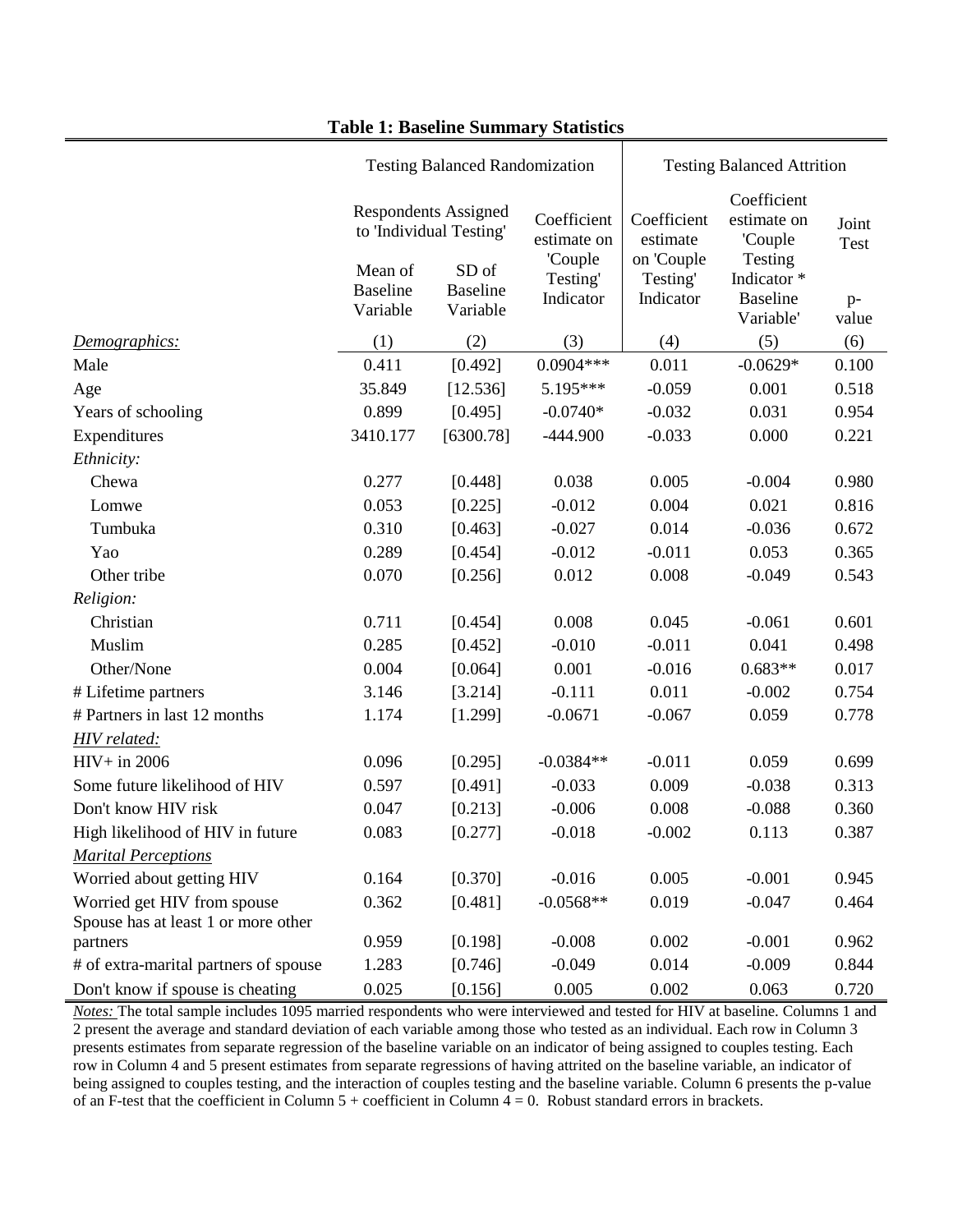|                                                                        | Likelihood       | Likelihood        |                    |                     |                      |                 |
|------------------------------------------------------------------------|------------------|-------------------|--------------------|---------------------|----------------------|-----------------|
|                                                                        | $HIV+now (0)$    | $HIV+$ future (0) |                    |                     | General well-        |                 |
|                                                                        | $= No$           | $= No$            | Worried about      | Worried about       | being                |                 |
|                                                                        | likelihood, $3=$ | likelihood, $3=$  | getting HIV $(1 =$ | last HIV test       | $(1 = \text{very})$  | Thinks spouse   |
|                                                                        | High             | High              | not worried; $3 =$ | $(1=not$ worried, 3 | satisfied; $5 = not$ | is cheating (or |
|                                                                        | Likelihood)      | Likelihood)       | very worried)      | $=$ very worried)   | satisfied)           | DK)             |
|                                                                        | (1)              | (2)               | (3)                | (4)                 | (5)                  | (6)             |
| Couple                                                                 | $-0.160**$       | $-0.142*$         | $-0.150**$         | $-0.070**$          | $-0.152**$           | 0.002           |
|                                                                        | [0.063]          | [0.074]           | [0.065]            | [0.031]             | [0.068]              | [0.021]         |
| Couple $*$ HIV+                                                        | 0.01             | $-0.063$          | 0.159              | $0.385*$            | 0.409                | $-0.126$        |
|                                                                        | [0.297]          | [0.302]           | [0.233]            | [0.218]             | [0.330]              | [0.092]         |
| $HIV+$                                                                 | $0.631***$       | $0.346*$          | 0.116              | $-0.031$            | 0.06                 | $0.066***$      |
|                                                                        | [0.191]          | [0.200]           | [0.131]            | [0.071]             | [0.148]              | [0.024]         |
| Constant                                                               | $0.929***$       | $1.734***$        | 1.633***           | 1.228***            | $1.690***$           | $0.976***$      |
|                                                                        | [0.144]          | [0.130]           | [0.121]            | [0.077]             | [0.141]              | [0.038]         |
| <b>Additional Controls?</b>                                            | Yes              | Yes               | Yes                | Yes                 | Yes                  | Yes             |
| Observations                                                           | 797              | 792               | 804                | 740                 | 742                  | 772             |
| R-squared                                                              | 0.060            | 0.080             | 0.030              | 0.030               | 0.040                | 0.010           |
| Mean of the dep variable among those<br>assigned to individual testing | 0.852            | 1.277             | 1.783              | 1.159               | 1.930                | 0.923           |
| p-value of Couple + Couple $*$ HIV+=0                                  | 0.604            | 0.505             | 0.970              | 0.130               | 0.429                | 0.168           |

**Table 2: Effects of Couples Counseling on worries and uncertainty**

*Notes:*

Robust standard errors in brackets

\* significant at 10%; \*\* significant at 5%; \*\*\* significant at 1%